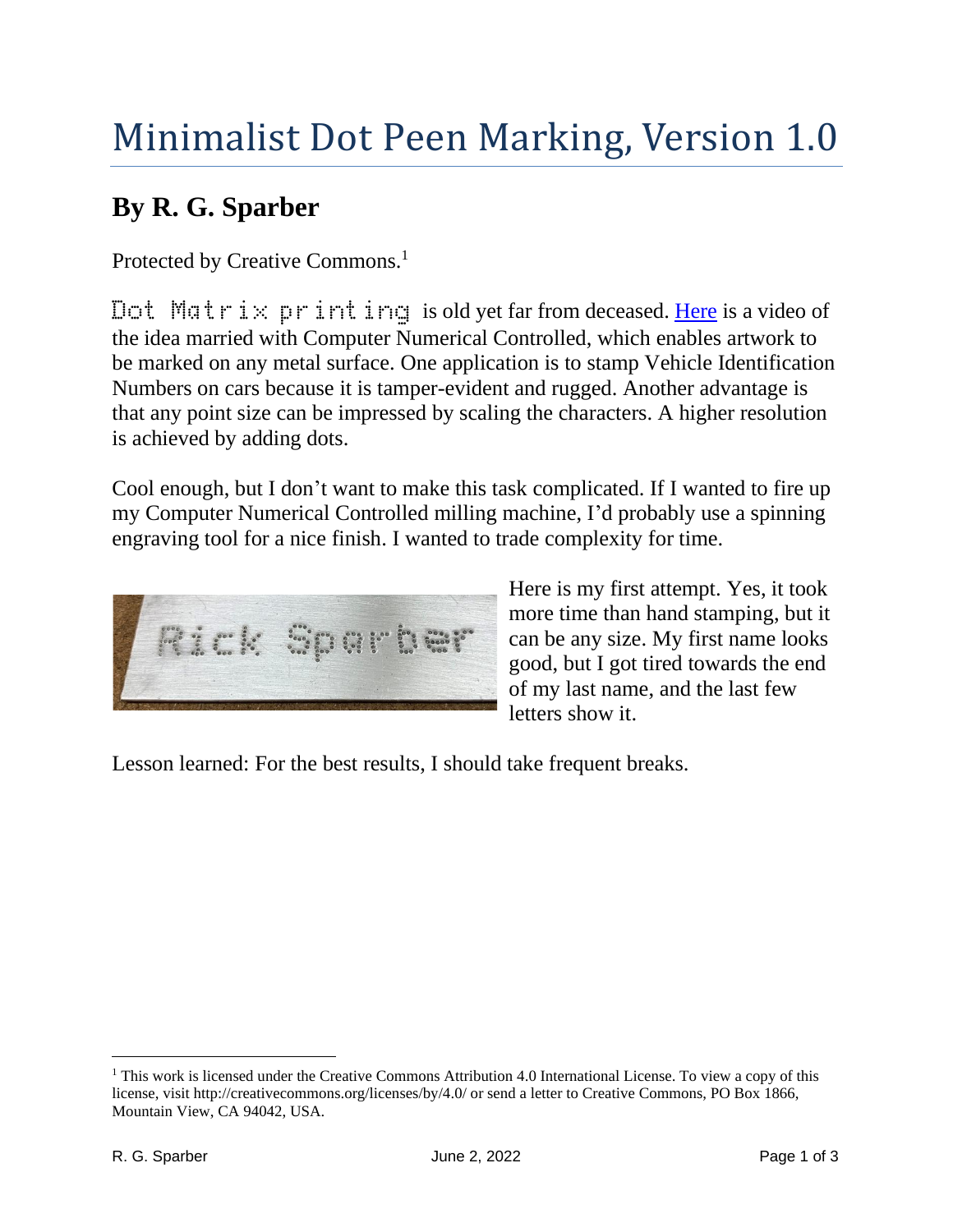

My "printer" consists of a layout punch. For deeper characters, I would use my marking punch.



I have a Dymo LabelWriter 450 Turbo printer which is excellent for making temporary labels. This process could be performed with any printer plus some way to fix the paper to the metal.

First, I downloaded a free [dot matrix font](https://www.urbanfonts.com/fonts/DotMatrix.font) from urbanfonts.com. It self installed on my PC and was available from my Dymo software.



I then created a new label with a text box. With the dot-matrix font selected, I typed my name. Yeah, pure vanity, but I couldn't think of any other text with a variety of letters at the moment.

I pressed Print, and out came the 1-inch by 3-inch self-stick label.



You can see there is plenty of room for more text. However, there are a lot of dots here, and I must use my punch on every stinking one of them! It was tedious, but the results were worth it.